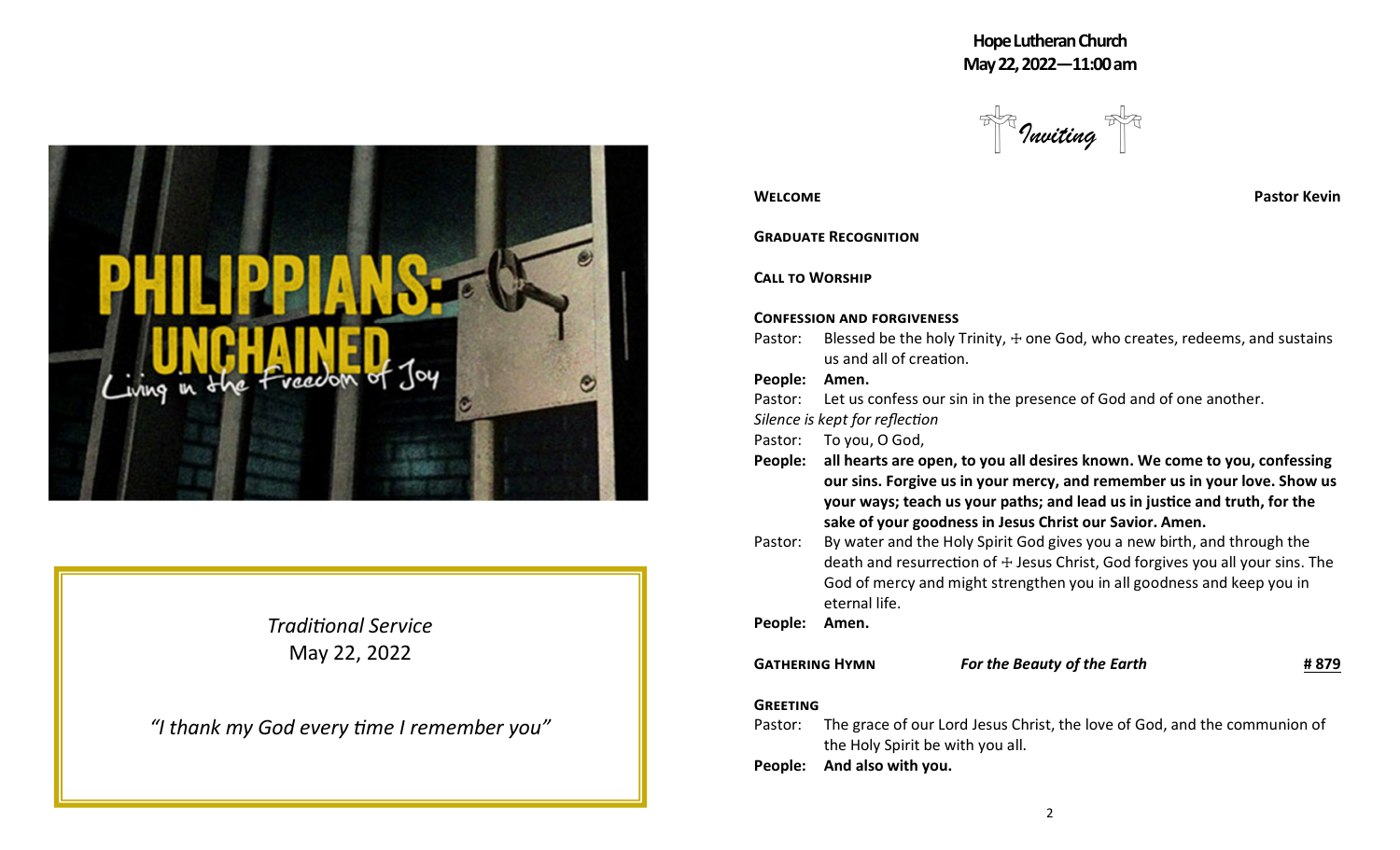

### **H P** *Now All the Vault of Heav'n Resounds*



Text: Paul Z. Strodach, 1876–1947, alt.<br>Music: LASST UNS ERFREUEN, Geistliche Kirchengesänge, Köln, 1623 Text © 1958 Service Book and Hymnal, admin. Augsburg Fortress

### **PRAYER OF THE DAY**

Pastor: The Lord be with you.

**People: And also with you.**

Pastor: God of grace, Paul encouraged believers to have courage and live their truth. Grant us courage and a willingness to put you and others first.

**People: Amen.**

### **NEW TESTAMENT READING CONSUMING READING CONSUMING PHILIPPIANS** 1:1-18A

 $^{1}$ Paul and Timothy, servants of Christ Jesus, To all the saints in Christ Jesus who are in Philippi, with the bishops and deacons: <sup>2</sup>Grace to you and peace from God our Father and the Lord Jesus Christ.  $3$ I thank my God every time I remember you,  $4$ constantly praying with joy in every one of my prayers for all of you, <sup>5</sup>because of your sharing in the gospel from the first day until now. <sup>6</sup>I am confident of this, that the one who began a good work among you will bring it to completion by the day of Jesus Christ. <sup>7</sup>It is right for me to think this way about all of you, because you hold me in your heart, for all of you share in God's grace with me, both in my imprisonment and in the defense and confirmation of the gospel.  ${}^{8}$ For God is my witness, how I long for all of you with the compassion of Christ Jesus. <sup>9</sup>And this is my prayer, that your love may overflow more and more with knowledge and full insight  $10$ to help you to determine what is best, so that in the day of Christ you may be pure and blameless,  $11$  having produced the harvest of righteousness that comes through Jesus Christ for the glory and praise of God.  $^{12}$ I want you to know, beloved, that what has happened to me has actually helped to spread the gospel,  $^{13}$ so that it has become known throughout the whole imperial guard and to everyone else that my imprisonment is for Christ;  $14$  and most of the brothers and sisters, having been made confident in the Lord by my imprisonment, dare to speak the word with greater boldness and without fear.  $^{15}$ Some proclaim Christ from envy and rivalry, but others from goodwill.  $^{16}$ These proclaim Christ out of love, knowing that I have been put here for the defense of the gospel;  $^{17}$ the others proclaim Christ out of selfish ambition, not sincerely but intending to increase my suffering in my imprisonment.  $18$ What does it matter? Just this, that Christ is proclaimed in every way, whether out of false motives or true; and in that I rejoice. (NRSV)

Reader: The word of God **People: Thanks be to God.**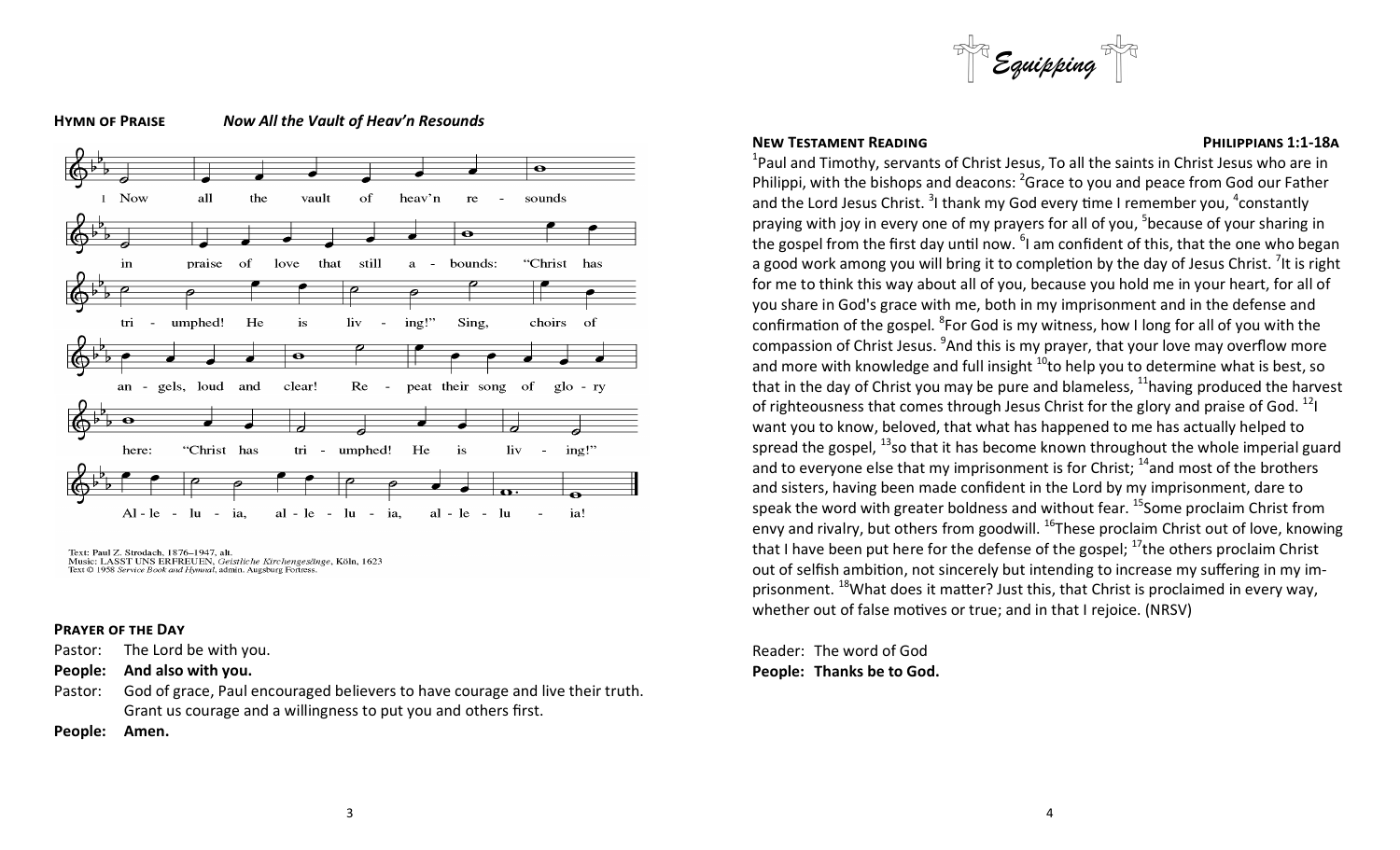

Pastor: The holy gospel according to Luke **People: Glory to you, O Lord.**

**THE GOSPEI** 

 $46$ An argument arose among them as to which one of them was the greatest.  $47$ But Jesus, aware of their inner thoughts, took a little child and put it by his side, <sup>48</sup>and said to them, "Whoever welcomes this child in my name welcomes me, and whoever welcomes me welcomes the one who sent me; for the least among all of you is the greatest." *(NRSV)*

Pastor: The gospel of the Lord. **People: Praise to you, O Christ.**

# **CHILDREN'S MESSAGE**

| <b>MESSAGE</b> | <b>Thankfulness</b>                | Pastor Kristin |
|----------------|------------------------------------|----------------|
| HYMN           | <b>Blest Be the Tie that Binds</b> | # 656          |

# **RECEPTION OF NEW MEMBERS**

Leader: These persons have come to us and now wish to join Hope in our fellowship, mission and ministry. *(new members names are read)*

Leader: Brothers and sisters in Christ: In Holy Baptism our Lord Jesus Christ received you and made you members of his Church. In the community of God's people, you have learned from his Word God's loving purpose for you and all creation. You have been called to be witnesses to the Gospel of Jesus Christ. Now therefore, I ask you to profess your faith in Christ Jesus, reject sin and confess the faith of the Church, the faith in which we baptize. Do you renounce all the forces of evil, the devil, and all his empty promises?

New Members: **I do.**

# **THE APOSTLE'S CREED**

**I believe in God, the Father almighty, creator of heaven and earth.**

**I believe in Jesus Christ, His only Son, our Lord. He was conceived by the power of the Holy Spirit and born of the virgin Mary. He suffered under Ponus Pilate, was crucified, died, and was buried. He descended into hell. On the third day he rose again. He ascended into heaven, and is seated at the right hand of the Father. He will come again to judge the living and the dead.**

**I believe in the Holy Spirit, the holy catholic Church, the communion of saints, the forgiveness** of sins, the resurrection of the body, and the life everlasting. Amen.

Pastor: You have made public profession of your faith. Do you intend to continue in the covenant God made with you In Holy Baptism: to live among God's faithful people, to hear his Word and share in his supper, to proclaim the good news of God in Christ through word and deed, to serve all people, following the example of our Lord Jesus, and to strive for justice and peace in all the earth?

New Members: **I do.**

Pastor: And to you the people of Hope: Will you welcome these persons, continue to grow in faith together, to proclaim the good news of God in Christ, minister to all who join in our fellowship, serve all people, following the example of our Lord Jesus, and to strive for justice and peace in all the earth?

# **People: We will.**

# **PRAYERS OF OUR COMMUNITY**

Each petition ends with *Risen Lord*, and people respond *hear our prayer.* 

**SHARING THE PEACE** Pastor: The Peace of the Lord be with you always. **People: And also with you.**